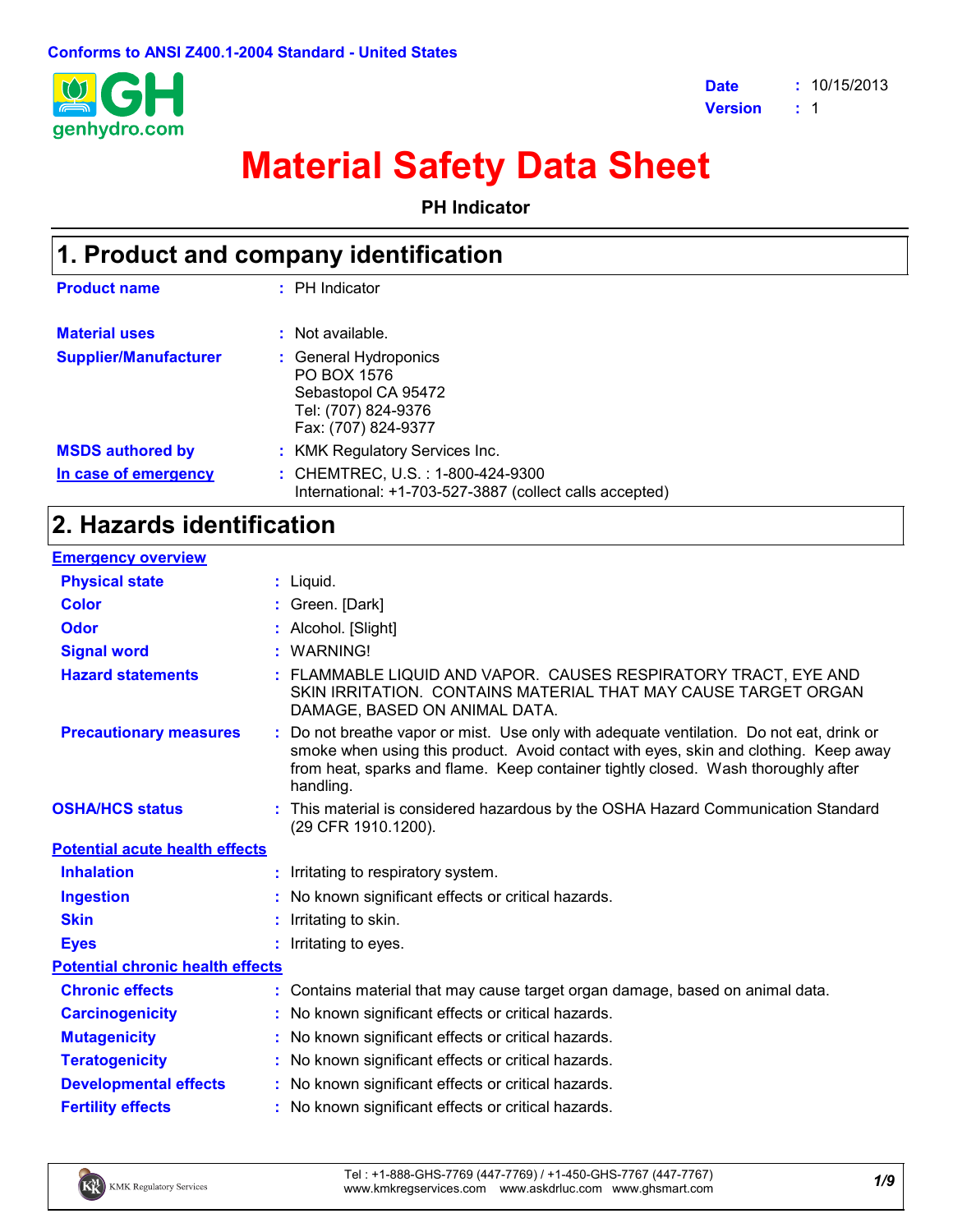

## **2. Hazards identification**

**Target organs :** Contains material which may cause damage to the following organs: blood, kidneys, liver, spleen, gastrointestinal tract, upper respiratory tract, skin, central nervous system (CNS), eye, lens or cornea.

#### **Over-exposure signs/symptoms**

| <b>Inhalation</b>                                            | Adverse symptoms may include the following:<br>respiratory tract irritation<br>coughing                                                           |
|--------------------------------------------------------------|---------------------------------------------------------------------------------------------------------------------------------------------------|
| <b>Ingestion</b>                                             | : No known significant effects or critical hazards.                                                                                               |
| <b>Skin</b>                                                  | : Adverse symptoms may include the following:<br>irritation<br>redness                                                                            |
| <b>Eyes</b>                                                  | Adverse symptoms may include the following:<br>pain or irritation<br>watering<br>redness                                                          |
| <b>Medical conditions</b><br>aggravated by over-<br>exposure | Pre-existing disorders involving any target organs mentioned in this MSDS as being at<br>risk may be aggravated by over-exposure to this product. |

**See toxicological information (Section 11)**

# **3. Composition/information on ingredients**

| <b>Name</b>       | <b>CAS number</b> | $\overline{\mathbf{0}}$<br>70 |
|-------------------|-------------------|-------------------------------|
| Isopropyl alcohol | 67-63-0           | $10 - 30$                     |

**There are no additional ingredients present which, within the current knowledge of the supplier and in the concentrations applicable, are classified as hazardous to health or the environment and hence require reporting in this section.**

# **4. First aid measures**

| <b>Eye contact</b>                | : Check for and remove any contact lenses. Immediately flush eyes with plenty of water<br>for at least 20 minutes, occasionally lifting the upper and lower eyelids. Get medical<br>attention immediately.                                                                                                              |
|-----------------------------------|-------------------------------------------------------------------------------------------------------------------------------------------------------------------------------------------------------------------------------------------------------------------------------------------------------------------------|
| <b>Skin contact</b>               | : In case of contact, immediately flush skin with plenty of water for at least 20 minutes<br>while removing contaminated clothing and shoes. Wash clothing before reuse. Clean<br>shoes thoroughly before reuse. Get medical attention immediately.                                                                     |
| <b>Inhalation</b>                 | : Move exposed person to fresh air. If not breathing, if breathing is irregular or if<br>respiratory arrest occurs, provide artificial respiration or oxygen by trained personnel.<br>Loosen tight clothing such as a collar, tie, belt or waistband. Get medical attention<br>immediately.                             |
| <b>Ingestion</b>                  | : Wash out mouth with water. Do not induce vomiting unless directed to do so by medical<br>personnel. Never give anything by mouth to an unconscious person. Get medical<br>attention immediately.                                                                                                                      |
| <b>Protection of first-aiders</b> | : No action shall be taken involving any personal risk or without suitable training. If it is<br>suspected that fumes are still present, the rescuer should wear an appropriate mask or<br>self-contained breathing apparatus. It may be dangerous to the person providing aid to<br>give mouth-to-mouth resuscitation. |
| <b>Notes to physician</b>         | : No specific treatment. Treat symptomatically. Contact poison treatment specialist<br>immediately if large quantities have been ingested or inhaled.                                                                                                                                                                   |

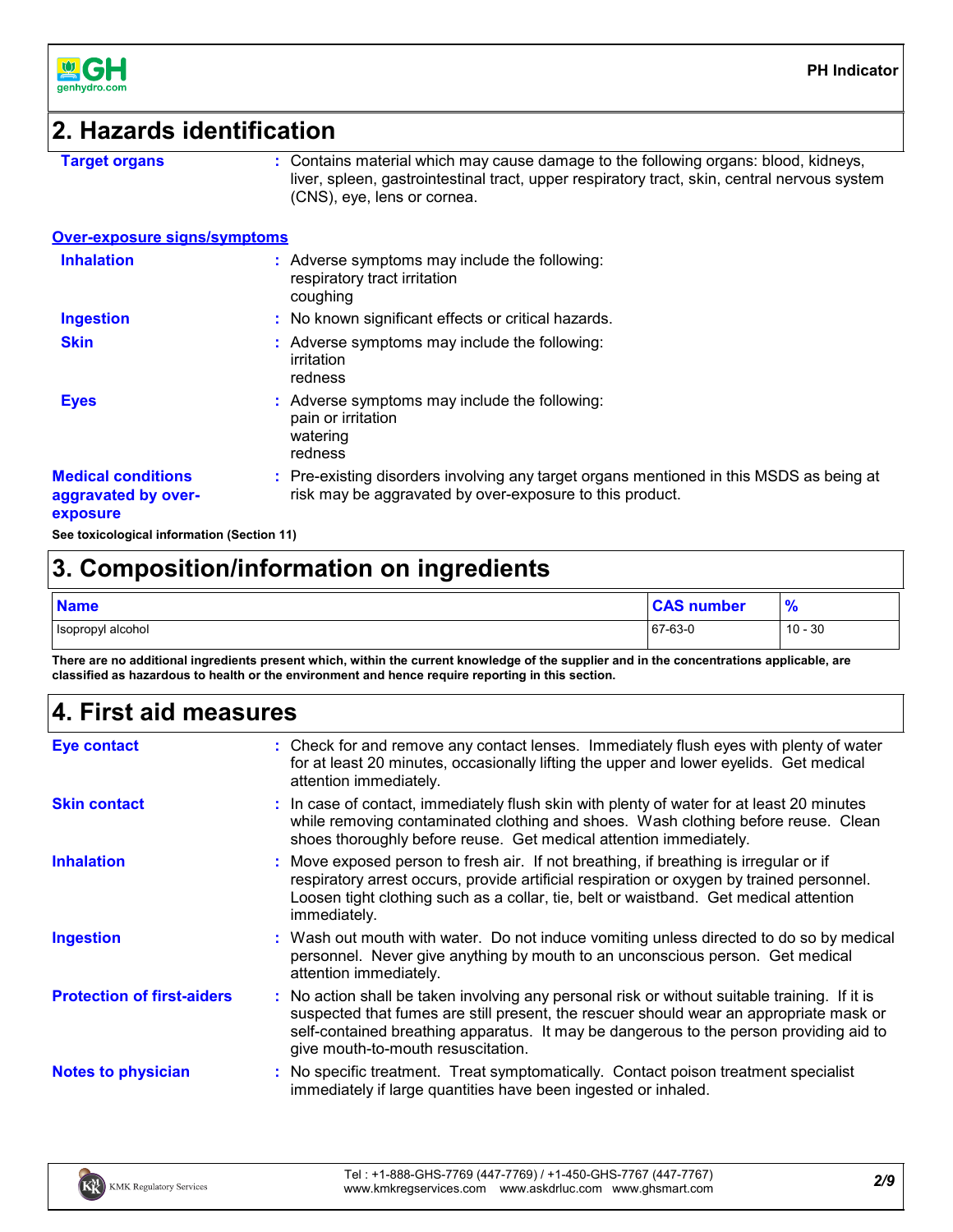

# **5. Fire-fighting measures**

| <b>Flammability of the product</b>                       | Flammable liquid. In a fire or if heated, a pressure increase will occur and the container<br>may burst, with the risk of a subsequent explosion. Runoff to sewer may create fire or<br>explosion hazard.                                                                                                                     |
|----------------------------------------------------------|-------------------------------------------------------------------------------------------------------------------------------------------------------------------------------------------------------------------------------------------------------------------------------------------------------------------------------|
| <b>Extinguishing media</b>                               |                                                                                                                                                                                                                                                                                                                               |
| <b>Suitable</b>                                          | : Use dry chemical, $CO2$ , water spray (fog) or foam.                                                                                                                                                                                                                                                                        |
| <b>Not suitable</b>                                      | : Do not use water jet or water-based fire extinguishers.                                                                                                                                                                                                                                                                     |
| <b>Special exposure hazards</b>                          | : Promptly isolate the scene by removing all persons from the vicinity of the incident if<br>there is a fire. No action shall be taken involving any personal risk or without suitable<br>training. Move containers from fire area if this can be done without risk. Use water<br>spray to keep fire-exposed containers cool. |
| <b>Hazardous thermal</b><br>decomposition products       | : Decomposition products may include the following materials:<br>carbon dioxide<br>carbon monoxide                                                                                                                                                                                                                            |
| <b>Special protective</b><br>equipment for fire-fighters | Fire-fighters should wear appropriate protective equipment and self-contained breathing<br>apparatus (SCBA) with a full face-piece operated in positive pressure mode.                                                                                                                                                        |

# **6. Accidental release measures**

| <b>Personal precautions</b>      | : No action shall be taken involving any personal risk or without suitable training.<br>Evacuate surrounding areas. Keep unnecessary and unprotected personnel from<br>entering. Do not touch or walk through spilled material. Shut off all ignition sources.<br>No flares, smoking or flames in hazard area. Avoid breathing vapor or mist. Provide<br>adequate ventilation. Wear appropriate respirator when ventilation is inadequate. Put<br>on appropriate personal protective equipment (see Section 8).                                                                                                                                                                                                                                                      |
|----------------------------------|----------------------------------------------------------------------------------------------------------------------------------------------------------------------------------------------------------------------------------------------------------------------------------------------------------------------------------------------------------------------------------------------------------------------------------------------------------------------------------------------------------------------------------------------------------------------------------------------------------------------------------------------------------------------------------------------------------------------------------------------------------------------|
| <b>Environmental precautions</b> | : Avoid dispersal of spilled material and runoff and contact with soil, waterways, drains<br>and sewers. Inform the relevant authorities if the product has caused environmental<br>pollution (sewers, waterways, soil or air).                                                                                                                                                                                                                                                                                                                                                                                                                                                                                                                                      |
| <b>Methods for cleaning up</b>   |                                                                                                                                                                                                                                                                                                                                                                                                                                                                                                                                                                                                                                                                                                                                                                      |
| <b>Small spill</b>               | : Stop leak if without risk. Move containers from spill area. Use spark-proof tools and<br>explosion-proof equipment. Dilute with water and mop up if water-soluble. Alternatively,<br>or if water-insoluble, absorb with an inert dry material and place in an appropriate waste<br>disposal container. Dispose of via a licensed waste disposal contractor.                                                                                                                                                                                                                                                                                                                                                                                                        |
| <b>Large spill</b>               | : Stop leak if without risk. Move containers from spill area. Use spark-proof tools and<br>explosion-proof equipment. Approach release from upwind. Prevent entry into sewers,<br>water courses, basements or confined areas. Wash spillages into an effluent treatment<br>plant or proceed as follows. Contain and collect spillage with non-combustible,<br>absorbent material e.g. sand, earth, vermiculite or diatomaceous earth and place in<br>container for disposal according to local regulations (see Section 13). Dispose of via a<br>licensed waste disposal contractor. Contaminated absorbent material may pose the<br>same hazard as the spilled product. Note: see Section 1 for emergency contact<br>information and Section 13 for waste disposal. |

# **7. Handling and storage**

**Handling :**

Put on appropriate personal protective equipment (see Section 8). Eating, drinking and smoking should be prohibited in areas where this material is handled, stored and processed. Workers should wash hands and face before eating, drinking and smoking. Remove contaminated clothing and protective equipment before entering eating areas. Do not ingest. Avoid contact with eyes, skin and clothing. Avoid breathing vapor or mist. Use only with adequate ventilation. Wear appropriate respirator when ventilation is inadequate. Do not enter storage areas and confined spaces unless adequately ventilated. Keep in the original container or an approved alternative made from a compatible material, kept tightly closed when not in use. Store and use away from heat,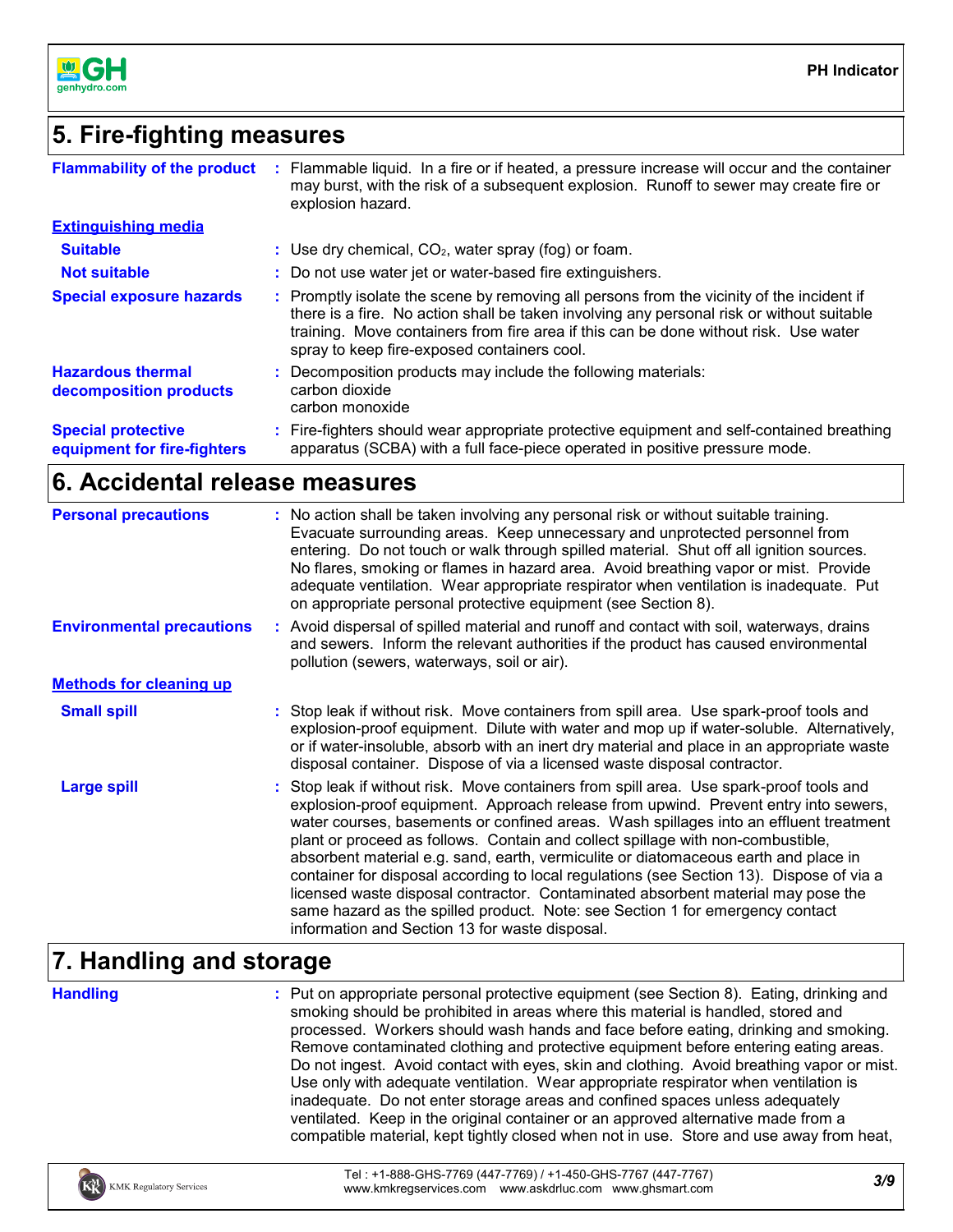

# **7. Handling and storage**

sparks, open flame or any other ignition source. Use explosion-proof electrical (ventilating, lighting and material handling) equipment. Use non-sparking tools. Take precautionary measures against electrostatic discharges. To avoid fire or explosion, dissipate static electricity during transfer by grounding and bonding containers and equipment before transferring material. Empty containers retain product residue and can be hazardous. Do not reuse container.

**Storage :**

Store in accordance with local regulations. Store in a segregated and approved area. Store in original container protected from direct sunlight in a dry, cool and well-ventilated area, away from incompatible materials (see Section 10) and food and drink. Eliminate all ignition sources. Separate from oxidizing materials. Keep container tightly closed and sealed until ready for use. Containers that have been opened must be carefully resealed and kept upright to prevent leakage. Do not store in unlabeled containers. Use appropriate containment to avoid environmental contamination.

# **8. Exposure controls/personal protection**

| <b>Ingredient</b>                           | <b>Exposure limits</b>                                                                                                                                                                                                                                                                                                                                                                                                                                                              |
|---------------------------------------------|-------------------------------------------------------------------------------------------------------------------------------------------------------------------------------------------------------------------------------------------------------------------------------------------------------------------------------------------------------------------------------------------------------------------------------------------------------------------------------------|
| Isopropyl alcohol                           | ACGIH TLV (United States, 3/2012).<br>STEL: 400 ppm 15 minutes.<br>TWA: 200 ppm 8 hours.<br>NIOSH REL (United States, 1/2013).<br>STEL: 1225 mg/m <sup>3</sup> 15 minutes.<br>STEL: 500 ppm 15 minutes.<br>TWA: 980 mg/m <sup>3</sup> 10 hours.<br>TWA: 400 ppm 10 hours.<br>OSHA PEL (United States, 6/2010).<br>TWA: 980 mg/m <sup>3</sup> 8 hours.<br>TWA: 400 ppm 8 hours.                                                                                                      |
| <b>Recommended monitoring</b><br>procedures | If this product contains ingredients with exposure limits, personal, workplace<br>atmosphere or biological monitoring may be required to determine the effectiveness of<br>the ventilation or other control measures and/or the necessity to use respiratory<br>protective equipment. Reference should be made to appropriate monitoring standards.<br>Reference to national guidance documents for methods for the determination of<br>hazardous substances will also be required. |
| <b>Engineering measures</b>                 | Use only with adequate ventilation. Use process enclosures, local exhaust ventilation or<br>other engineering controls to keep worker exposure to airborne contaminants below any<br>recommended or statutory limits. The engineering controls also need to keep gas,<br>vapor or dust concentrations below any lower explosive limits. Use explosion-proof<br>ventilation equipment.                                                                                               |
| <b>Hygiene measures</b>                     | : Wash hands, forearms and face thoroughly after handling chemical products, before<br>eating, smoking and using the lavatory and at the end of the working period.<br>Appropriate techniques should be used to remove potentially contaminated clothing.<br>Wash contaminated clothing before reusing. Ensure that eyewash stations and safety<br>showers are close to the workstation location.                                                                                   |
| <b>Personal protection</b>                  |                                                                                                                                                                                                                                                                                                                                                                                                                                                                                     |
| <b>Respiratory</b>                          | : Use a properly fitted, air-purifying or supplied air respirator complying with an approved<br>standard if a risk assessment indicates this is necessary. Respirator selection must be<br>based on known or anticipated exposure levels, the hazards of the product and the safe<br>working limits of the selected respirator.                                                                                                                                                     |

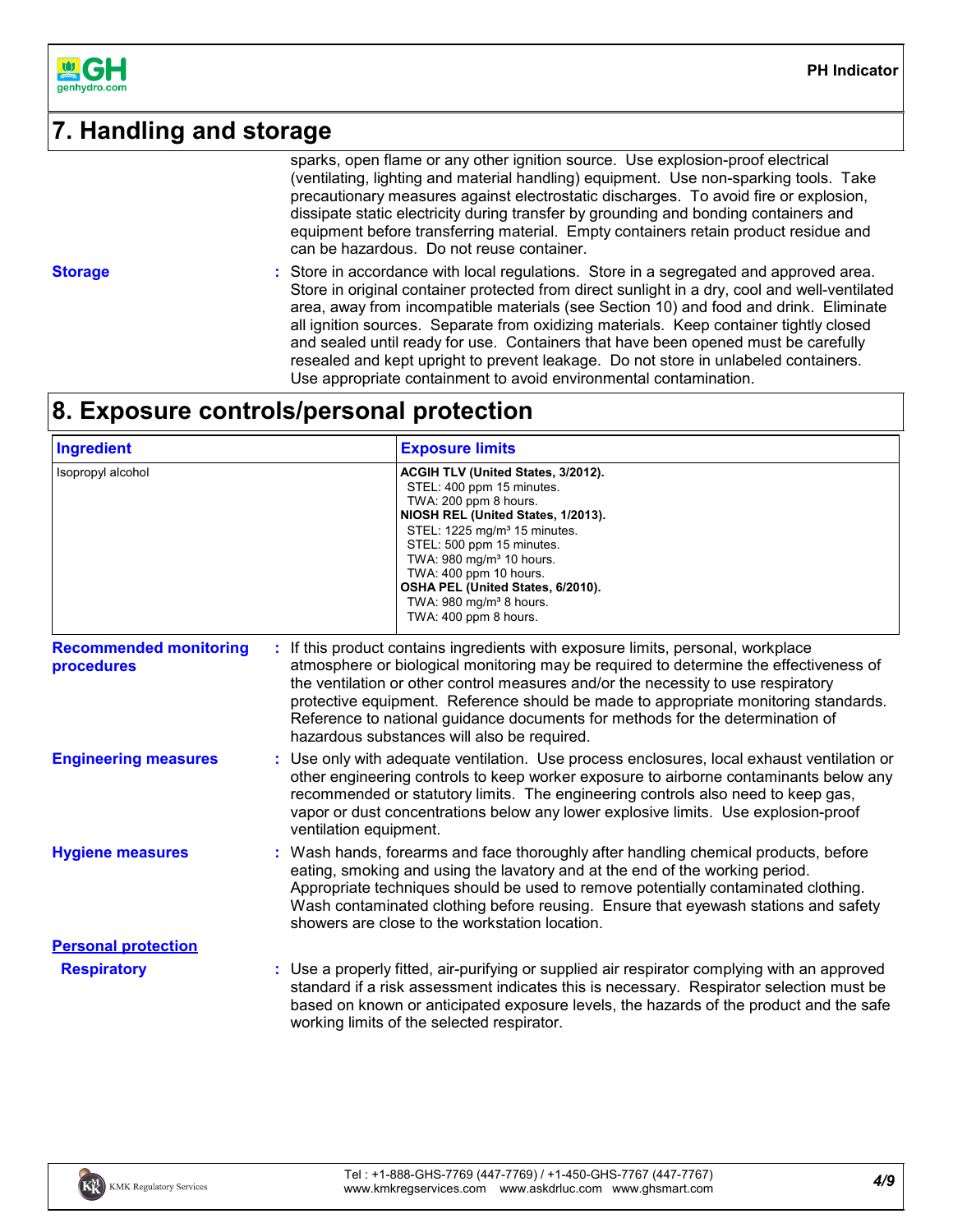

# **8. Exposure controls/personal protection**

| <b>Hands</b>                                     | : Chemical-resistant, impervious gloves complying with an approved standard should be<br>worn at all times when handling chemical products if a risk assessment indicates this is<br>necessary. Considering the parameters specified by the glove manufacturer, check<br>during use that the gloves are still retaining their protective properties. It should be<br>noted that the time to breakthrough for any glove material may be different for different<br>glove manufacturers. In the case of mixtures, consisting of several substances, the<br>protection time of the gloves cannot be accurately estimated. |
|--------------------------------------------------|------------------------------------------------------------------------------------------------------------------------------------------------------------------------------------------------------------------------------------------------------------------------------------------------------------------------------------------------------------------------------------------------------------------------------------------------------------------------------------------------------------------------------------------------------------------------------------------------------------------------|
| <b>Eyes</b>                                      | : Safety eyewear complying with an approved standard should be used when a risk<br>assessment indicates this is necessary to avoid exposure to liquid splashes, mists or<br>dusts. If contact is possible, the following protection should be worn, unless the<br>assessment indicates a higher degree of protection: chemical splash goggles.                                                                                                                                                                                                                                                                         |
| <b>Skin</b>                                      | : Personal protective equipment for the body should be selected based on the task being<br>performed and the risks involved and should be approved by a specialist before<br>handling this product.<br>When there is a risk of ignition from static electricity, wear anti-static protective clothing.<br>For the greatest protection from static discharges, clothing should include anti-static<br>overalls, boots and gloves.                                                                                                                                                                                       |
| <b>Environmental exposure</b><br><b>controls</b> | : Emissions from ventilation or work process equipment should be checked to ensure<br>they comply with the requirements of environmental protection legislation. In some<br>cases, fume scrubbers, filters or engineering modifications to the process equipment<br>will be necessary to reduce emissions to acceptable levels.                                                                                                                                                                                                                                                                                        |

# **9. Physical and chemical properties**

| <b>Physical state</b>             | $:$ Liquid.                                                            |
|-----------------------------------|------------------------------------------------------------------------|
| <b>Flash point</b>                | : Closed cup: $38^{\circ}$ C (100.4 $^{\circ}$ F)                      |
| <b>Color</b>                      | : Green. [Dark]                                                        |
| <b>Odor</b>                       | : Alcohol. [Slight]                                                    |
| pH                                | : 6.4                                                                  |
| <b>Boiling/condensation point</b> | : 96°C (204.8°F)                                                       |
| <b>Melting/freezing point</b>     | : $-5^{\circ}$ C (23 $^{\circ}$ F)                                     |
| <b>Relative density</b>           | : 0.09                                                                 |
| <b>Solubility</b>                 | : Easily soluble in the following materials: cold water and hot water. |

# **10. Stability and reactivity**

| <b>Chemical stability</b>                    | : The product is stable.                                                                                                                                                     |
|----------------------------------------------|------------------------------------------------------------------------------------------------------------------------------------------------------------------------------|
| <b>Conditions to avoid</b>                   | : Avoid all possible sources of ignition (spark or flame). Do not pressurize, cut, weld,<br>braze, solder, drill, grind or expose containers to heat or sources of ignition. |
| <b>Incompatible materials</b>                | : Reactive or incompatible with the following materials: oxidizing materials.                                                                                                |
| <b>Hazardous decomposition</b><br>products   | : Under normal conditions of storage and use, hazardous decomposition products should<br>not be produced.                                                                    |
| <b>Possibility of hazardous</b><br>reactions | : Under normal conditions of storage and use, hazardous reactions will not occur.                                                                                            |

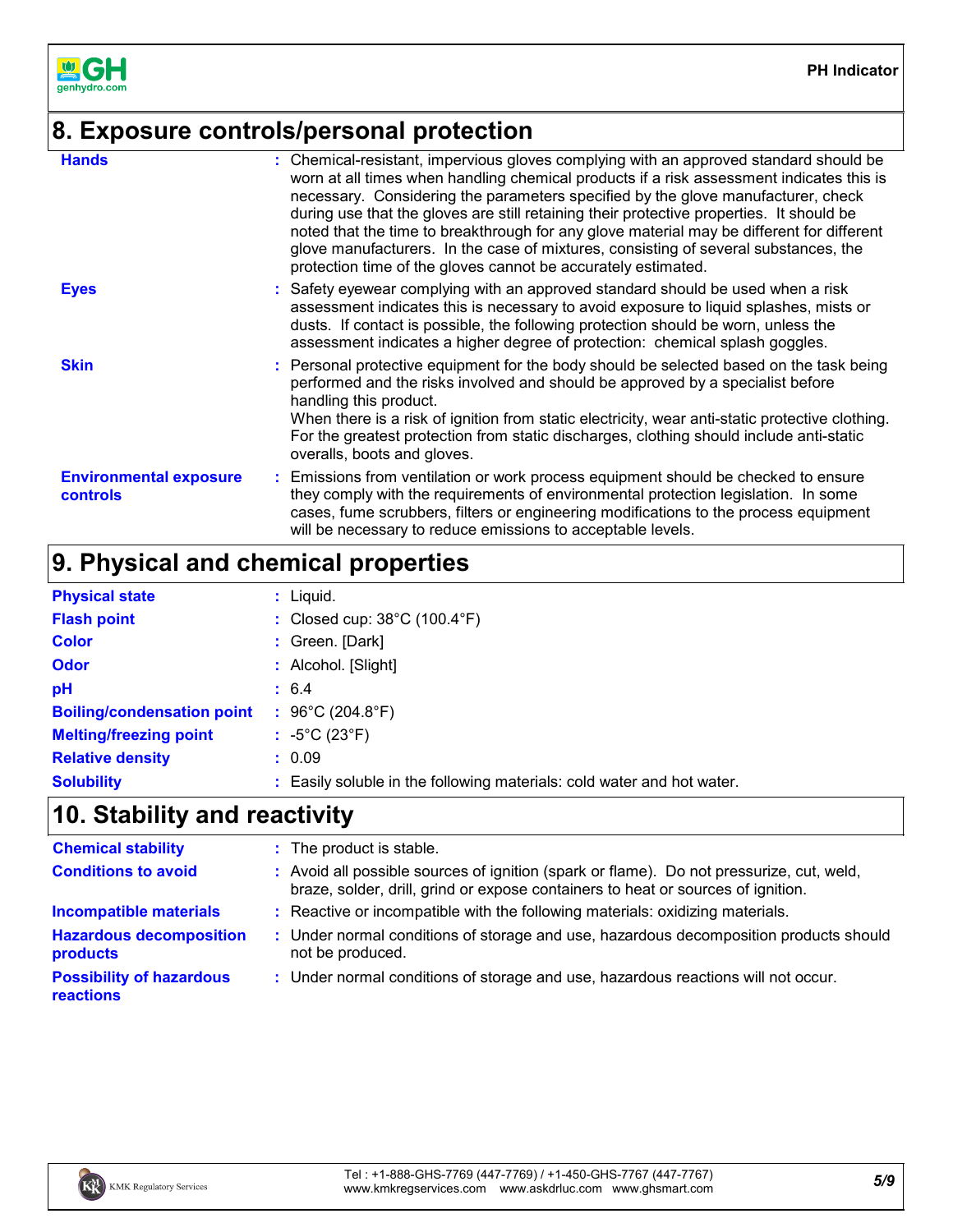

# **11. Toxicological information**

#### **Acute toxicity**

| <b>Product/ingredient name</b> | <b>Result</b>            | <b>Species</b> | <b>Dose</b>               | <b>Exposure</b> |
|--------------------------------|--------------------------|----------------|---------------------------|-----------------|
| Isopropyl alcohol              | LD50 Dermal<br>LD50 Oral | Rabbit<br>Rat  | 12800 mg/kg<br>5000 mg/kg |                 |

#### **Chronic toxicity**

There is no data available.

#### **Irritation/Corrosion**

| <b>Product/ingredient name</b> | <b>Result</b>            | <b>Species</b> | Score Exposure      | <b>Observation</b> |
|--------------------------------|--------------------------|----------------|---------------------|--------------------|
| Isopropyl alcohol              | Eyes - Severe irritant   | Rabbit         | 100 mg              |                    |
|                                | Skin - Mild irritant     | Rabbit         | 500 ma              |                    |
|                                | Eyes - Moderate irritant | Rabbit         | 24 hours 100 mg   - |                    |
|                                | Eves - Moderate irritant | Rabbit         | 10 ma               |                    |

#### **Sensitizer**

There is no data available.

#### **Carcinogenicity**

#### **Classification**

| <b>Product/ingredient name</b> | <b>OSHA IARC</b> | <b>NTP</b> | <b>ACGIH EPA</b> | <b>NIOSH</b> |
|--------------------------------|------------------|------------|------------------|--------------|
| Isopropyl alcohol              | None.            |            | -A4              |              |

#### **Mutagenicity**

There is no data available.

#### **Teratogenicity**

There is no data available.

#### **Reproductive toxicity**

There is no data available.

# **12. Ecological information**

**Ecotoxicity :** No known significant effects or critical hazards.

#### **Aquatic ecotoxicity**

| <b>Product/ingredient name</b> | <b>Result</b>                                                                                              | <b>Species</b>          | <b>Exposure</b>      |
|--------------------------------|------------------------------------------------------------------------------------------------------------|-------------------------|----------------------|
| Isopropyl alcohol              | Acute LC50 1400000 to 1950000 µg/l Marine water   Crustaceans - Crangon crangon<br>Acute LC50 1400000 µg/l | Fish - Gambusia affinis | 48 hours<br>96 hours |

### **Persistence/degradability**

There is no data available.

# **13. Disposal considerations**

**Waste disposal**

The generation of waste should be avoided or minimized wherever possible. Disposal **:** of this product, solutions and any by-products should comply with the requirements of environmental protection and waste disposal legislation and any regional local authority requirements. Dispose of surplus and non-recyclable products via a licensed waste disposal contractor. Waste should not be disposed of untreated to the sewer unless fully compliant with the requirements of all authorities with jurisdiction. Waste packaging should be recycled. Incineration or landfill should only be considered when recycling is not feasible. This material and its container must be disposed of in a safe way. Care should be taken when handling empty containers that have not been cleaned or rinsed out. Empty containers or liners may retain some product residues. Vapor from product residues may create a highly flammable or explosive atmosphere inside

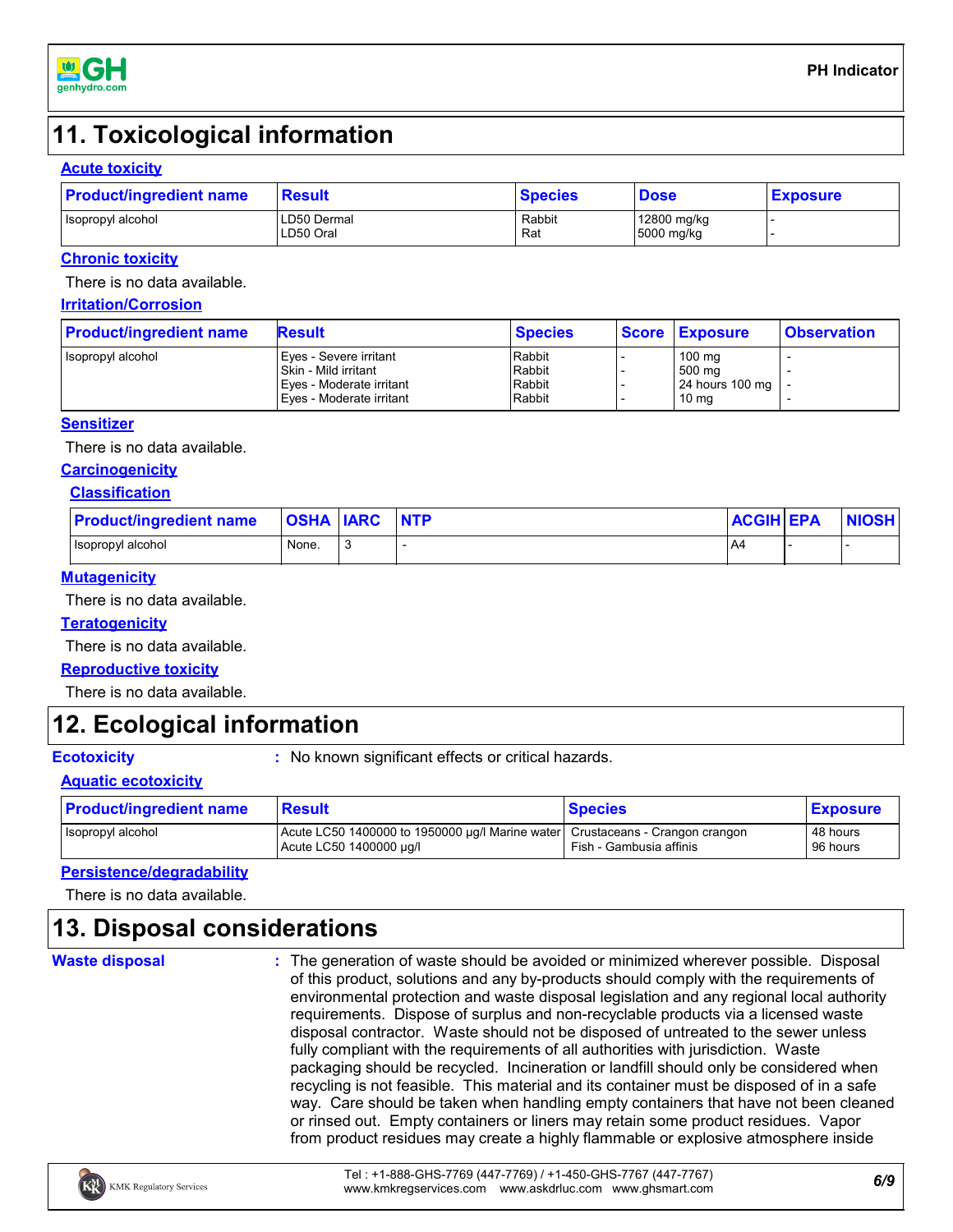

# **13. Disposal considerations**

the container. Do not cut, weld or grind used containers unless they have been cleaned thoroughly internally. Avoid dispersal of spilled material and runoff and contact with soil, waterways, drains and sewers.

**Disposal should be in accordance with applicable regional, national and local laws and regulations.**

**Refer to Section 7: HANDLING AND STORAGE and Section 8: EXPOSURE CONTROLS/PERSONAL PROTECTION for additional handling information and protection of employees.**

# **14. Transport information**

| <b>Regulatory</b><br>information | <b>UN number</b> | <b>Proper shipping</b><br>name | <b>Classes</b> | PG*            | <b>Label</b>          | <b>Additional</b><br>information                               |
|----------------------------------|------------------|--------------------------------|----------------|----------------|-----------------------|----------------------------------------------------------------|
| <b>DOT Classification</b>        | <b>UN1219</b>    | ISOPROPYL ALCOHOL              | 3              | $\mathbf{III}$ | <b>FLAMMABLE UQUE</b> | <b>Special provisions</b><br><b>Limited Quantity Exemption</b> |
| <b>IMDG Class</b>                | <b>UN1219</b>    | <b>ISOPROPYL ALCOHOL</b>       | 3              | $\mathbf{III}$ | Ø                     | Remarks<br><b>Limited Quantity Exemption</b>                   |
| <b>IATA-DGR Class</b>            | <b>UN1219</b>    | <b>ISOPROPYL ALCOHOL</b>       | 3              | $\mathbf{III}$ | Ø                     | <b>Remarks</b><br><b>Limited Quantity Exemption</b>            |

PG\* : Packing group Exemption to the above classification may apply. **AERG :** 129

# **15. Regulatory information**

| <b>HCS Classification</b>                                                                      |   | Combustible liquid<br>Irritating material<br>Target organ effects         |
|------------------------------------------------------------------------------------------------|---|---------------------------------------------------------------------------|
| <b>U.S. Federal regulations</b>                                                                |   | : TSCA 8(a) CDR Exempt/Partial exemption: Not determined                  |
|                                                                                                |   | United States inventory (TSCA 8b): All components are listed or exempted. |
| <b>Clean Air Act Section 112 : Not listed</b><br>(b) Hazardous Air<br><b>Pollutants (HAPS)</b> |   |                                                                           |
| <b>Clean Air Act Section 602</b><br><b>Class I Substances</b>                                  |   | : Not listed                                                              |
| <b>Clean Air Act Section 602</b><br><b>Class II Substances</b>                                 |   | : Not listed                                                              |
| <b>DEA List I Chemicals</b><br>(Precursor Chemicals)                                           |   | : Not listed                                                              |
| <b>DEA List II Chemicals</b><br><b>(Essential Chemicals)</b>                                   |   | : Not listed                                                              |
| <b>SARA 302/304</b>                                                                            |   |                                                                           |
| <b>Composition/information on ingredients</b>                                                  |   |                                                                           |
| No products were found.                                                                        |   |                                                                           |
| <b>SARA 304 RQ</b>                                                                             | ÷ | Not applicable.                                                           |
| <b>SARA 311/312</b>                                                                            |   |                                                                           |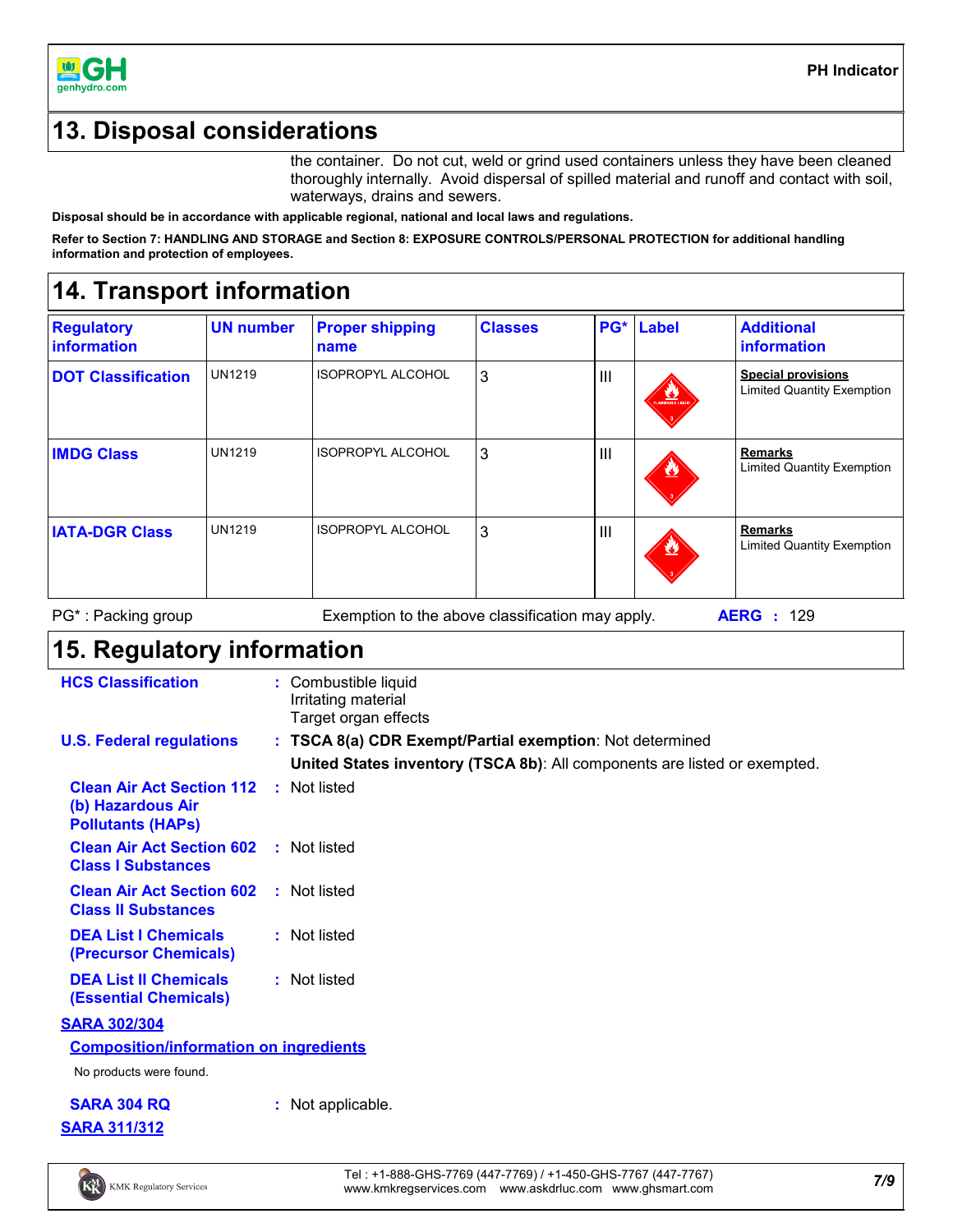

# **15. Regulatory information**

Immediate (acute) health hazard Delayed (chronic) health hazard

**Composition/information on ingredients**

| <b>Name</b>         | $\frac{9}{6}$ | <b>Fire</b> | <b>Sudden</b><br>hazard release of<br><b>pressure</b> | <b>Reactive</b> | Immediate<br>(acute)<br>health<br><b>hazard</b> | <b>Delayed</b><br>(chronic)<br>health<br>hazard |
|---------------------|---------------|-------------|-------------------------------------------------------|-----------------|-------------------------------------------------|-------------------------------------------------|
| I Isopropyl alcohol | $10 - 30$     | Yes.        | No.                                                   | No.             | Yes.                                            | Yes.                                            |

#### **SARA 313**

|                                           | <b>Product name</b> | <b>CAS number</b> | $\%$      |
|-------------------------------------------|---------------------|-------------------|-----------|
| <b>Form R - Reporting</b><br>requirements | Isopropyl alcohol   | 67-63-0           | $10 - 30$ |
| <b>Supplier notification</b>              | Isopropyl alcohol   | 67-63-0           | $10 - 30$ |

SARA 313 notifications must not be detached from the MSDS and any copying and redistribution of the MSDS shall include copying and redistribution of the notice attached to copies of the MSDS subsequently redistributed.

### **State regulations**

| <b>Massachusetts</b>                                                               | : The following components are listed: Isopropyl alcohol                                                                                                                                                                                                                                                                                                                             |
|------------------------------------------------------------------------------------|--------------------------------------------------------------------------------------------------------------------------------------------------------------------------------------------------------------------------------------------------------------------------------------------------------------------------------------------------------------------------------------|
| <b>New York</b>                                                                    | : None of the components are listed.                                                                                                                                                                                                                                                                                                                                                 |
| <b>New Jersey</b>                                                                  | : The following components are listed: Isopropyl alcohol                                                                                                                                                                                                                                                                                                                             |
| <b>Pennsylvania</b>                                                                | The following components are listed: Isopropyl alcohol                                                                                                                                                                                                                                                                                                                               |
| <b>California Prop. 65</b>                                                         |                                                                                                                                                                                                                                                                                                                                                                                      |
| <b>Canada inventory</b>                                                            | : All components are listed or exempted.                                                                                                                                                                                                                                                                                                                                             |
| <b>International requlations</b>                                                   |                                                                                                                                                                                                                                                                                                                                                                                      |
| <b>International lists</b>                                                         | : Australia inventory (AICS): Not determined.<br>China inventory (IECSC): Not determined.<br>Japan inventory: Not determined.<br>Korea inventory: Not determined.<br>Malaysia Inventory (EHS Register): Not determined.<br>New Zealand Inventory of Chemicals (NZIoC): Not determined.<br>Philippines inventory (PICCS): Not determined.<br>Taiwan inventory (CSNN): Not determined. |
| <b>Chemical Weapons</b><br><b>Convention List Schedule</b><br><b>I</b> Chemicals   | : Not listed                                                                                                                                                                                                                                                                                                                                                                         |
| <b>Chemical Weapons</b><br><b>Convention List Schedule</b><br><b>Il Chemicals</b>  | : Not listed                                                                                                                                                                                                                                                                                                                                                                         |
| <b>Chemical Weapons</b><br><b>Convention List Schedule</b><br><b>III Chemicals</b> | : Not listed                                                                                                                                                                                                                                                                                                                                                                         |



**Classification :** Fire hazard